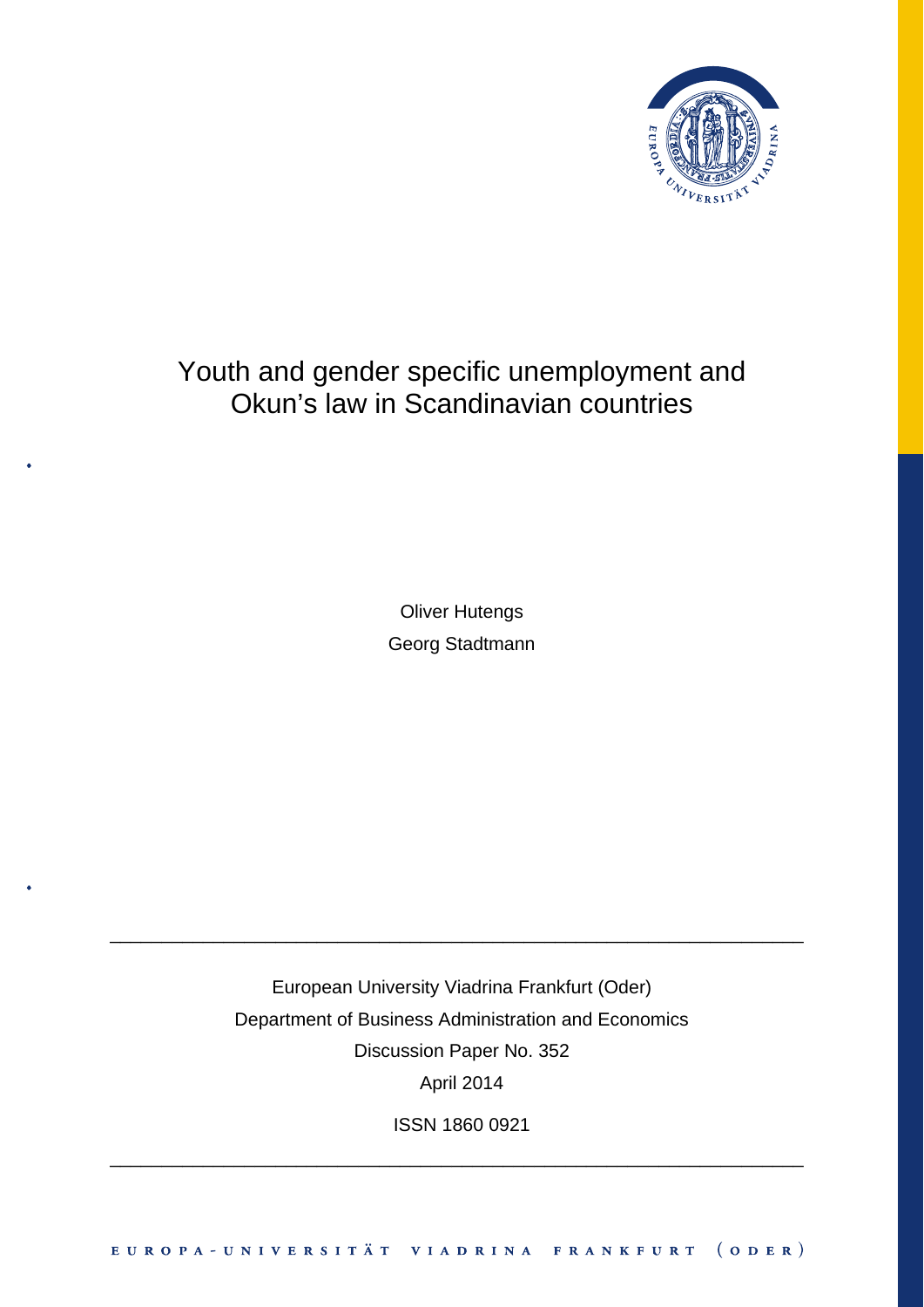### **Youth and gender specific unemployment and Okun's law in Scandinavian countries**

Oliver Hutengs*<sup>a</sup>* and Georg Stadtmann*<sup>b</sup>*

April 2014

#### **Abstract**

The paper investigates Scandinavian countries and its respective male and female youth unemployment rates. Okun's law is used to estimate age-cohort and gender specific Okun coefficients to make inference on the business-cycle dependence of young people across Scandinavian countries.

**JEL classification:** E24, F50, C23 **Keywords:** Okun's law, labor market, youth unemployment, Scandinavia

*<sup>a</sup>* Oliver Hutengs, Faculty of Business and Economics, European University Viadrina, Chair of Macroeconomics, Postfach 1786, Frankfurt (Oder), 15207, Telefon +49 (0)335 5534 2703, E-Mail: hutengs@europa-uni.de.

*<sup>b</sup>* Corresponding Author: GEORG STADTMANN, University of Southern Denmark, Department of Business and Economics, Campusvej 55, 5230 Odense M, Denmark, and Faculty of Business and Economics, European University Viadrina, Chair of Macroeconomics, Postfach 1786, 15207 Frankfurt (Oder), Germany, Tel. +49 335 5534-2700, stadtmann@europa-uni.de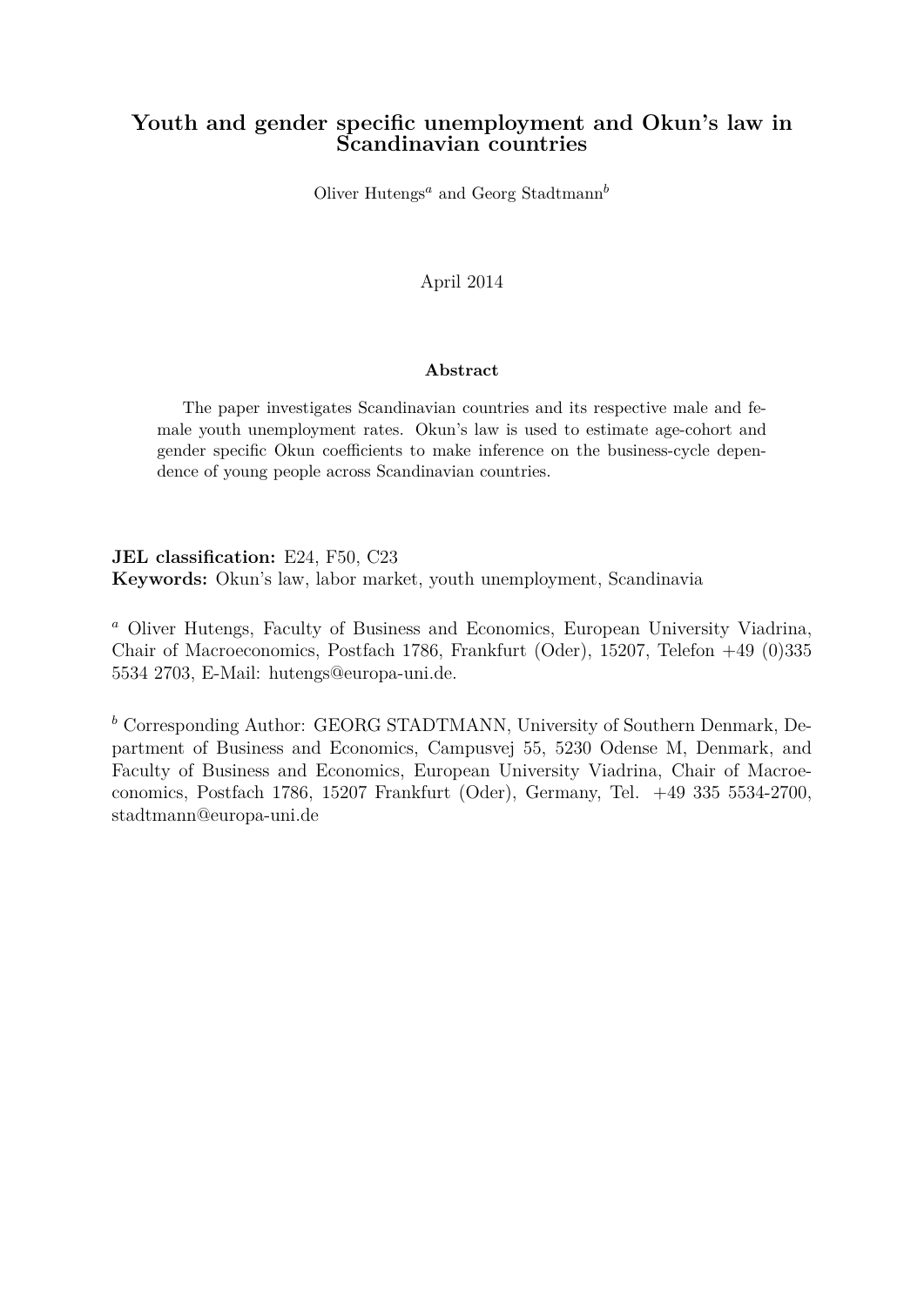### **1 Introduction**

Youth unemployment in European Union (EU) member states has been on the rise since the beginning of the world financial crisis. This negative development was further accelerated by the crises in Europe. Especially, southern European countries have been hitting record highs in this regard (Hutengs and Stadtmann, 2013a). Similarly, youth unemployment problems have been identified in central and eastern European economies, such as Poland or Hungary (Hutengs and Stadtmann, 2013b). Scandinavian countries have strong economic links to other European economies, therefore, the recent low growth period in Europe also affected the Scandinavian economies as well as their labor markets. This paper investigates Scandinavian countries and its respective male and female unemployment rates. An EU15 aggregate of countries is used as comparison indicator.<sup>1</sup> Okun's law (Okun, 1962) is used to estimate age-cohort and gender specific Okun coefficients to make inference on the business-cycle dependence of young people across Scandinavian countries. We show that young people are predominantly and significantly more exposed to business-cycle fluctuations than older ones. This especially holds true for the male population.

The remainder of the paper is structured as follows: Section 2 provides a general description of the dataset and the descriptive statistics regarding youth versus total unemployment rates. We also highlight differences in male and female unemployment. Section 3 discusses the regression approach and results. Section 4 concludes.

## **2 Dataset and Descriptive Statistics**

The dataset used for the descriptive statistics and the estimates of Okun's law consists of real annual GDP growth rates and the unemployment rate<sup>2</sup> for various age cohorts pro-

<sup>&</sup>lt;sup>1</sup>EU 15 includes all countries which were members of the European Union before the eastern enlargement in May 2004. A more detailed and country specific analysis of major EU 15 countries is found in Hutengs and Stadtmann (2013a).

<sup>2</sup>Unemployment rates are based on International Labour Organisation (ILO) standards ensuring comparability among different countries.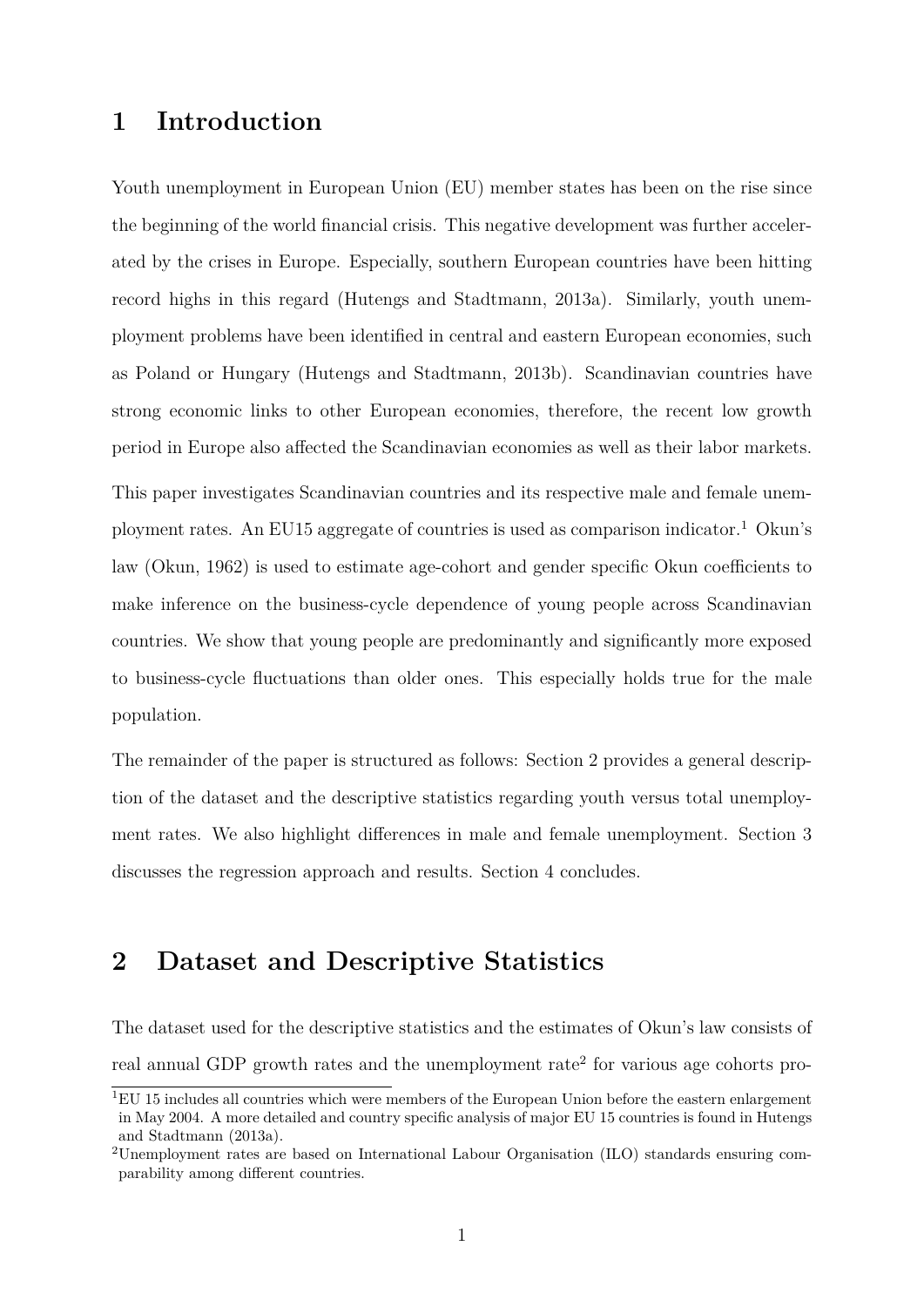vided by the Organisation for Economic Co-operation and Development (OECD, 2013). The joint dataset starts in 1984 for all countries except Iceland (1992) and ends in 2011.<sup>3</sup> The youth unemployment, i.e. people between the age of 15 and 24 years, trend in Scandinavian countries provides insights in differences and similarities among Scandinavian economies.

- Figure 1 shows that all Scandinavian countries, with the exception of Norway, show rising unemployment figures in recent years. This can clearly be attributed to the ongoing weak GDP growth since the financial crisis. Nonetheless, data for most countries also indicate the possibility of decreasing rates as of late. There is no such indication for the Danish economy. Norway's development does not resemble the performance of the remaining countries. In fact, its unemployment rate has been relatively flat in recent years. The reason probably lies in its role as relatively large oil and natural gas producer, thus providing its economy with additional stimulus over the last decades, when oil prices skyrocketed.
- When looking on the development in the last decade, Scandinavian countries can be classified by their unemployment trend. Norway, Denmark and Iceland show a relatively flat development since the start of the century and an increase in recent years with the exception of Norway. Sweden shows an general upward trend which has been strengthened by the recent crisis. On the contrary, Finland, the only Scandinavian eurozone member shows a downward trend, which was only slightly interrupted by the recent crisis.
- Some countries like Sweden, Iceland and Denmark exceeded their previously highest level of youth unemployment rate. Rates in those countries rose towards 20% or in the case of Sweden already surpassed this level.

<sup>3</sup>Countries included in the study with number of observations per cohort: Denmark, Finland, Norway, Sweden, EU15 (28 years) and Iceland (22 years).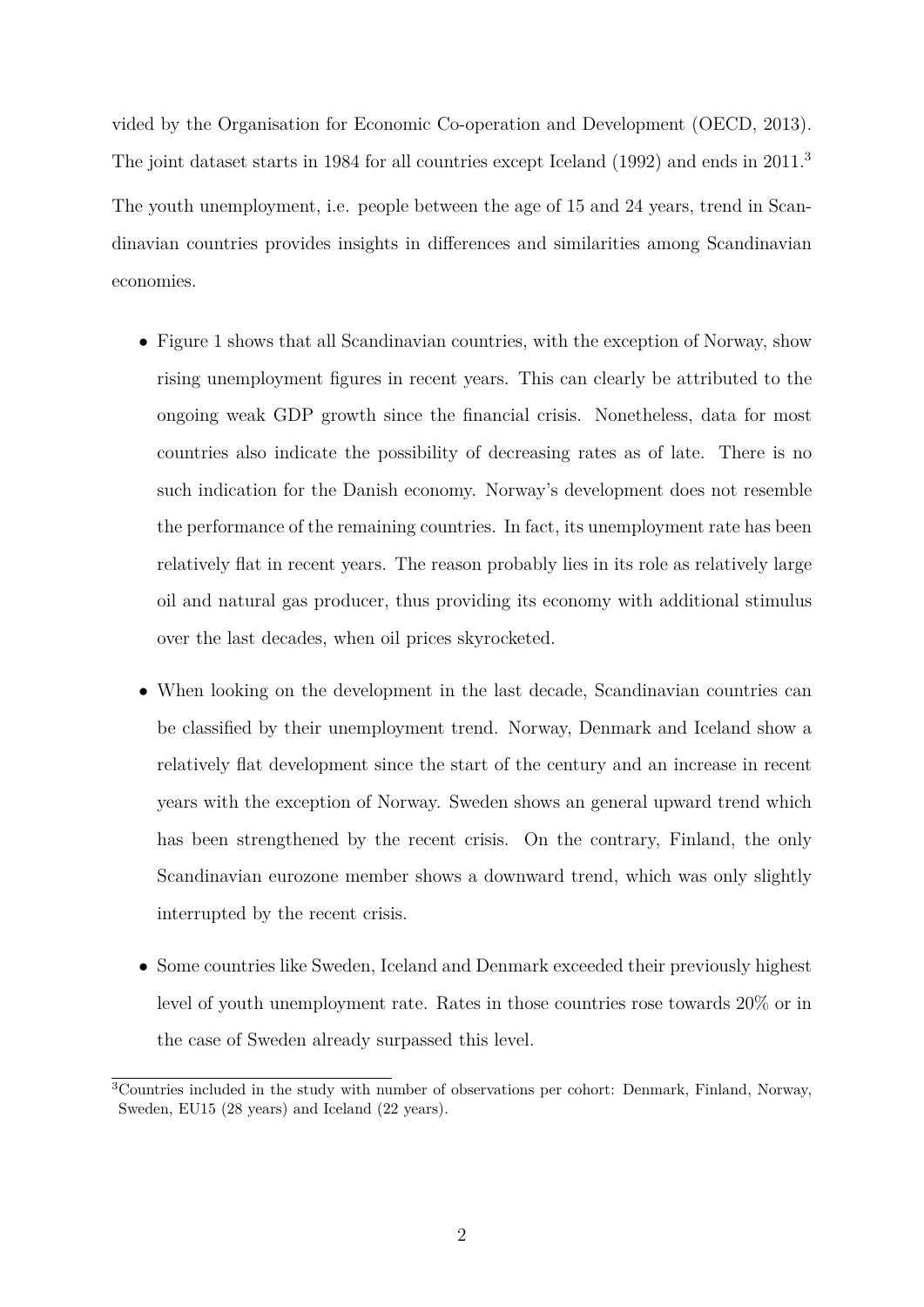− − − − − − − − − − − − −−

#### **Insert Figure 1 about here**

− − − − − − − − − − − − −−

Table 1 compares the differences between youth unemployment and total unemployment across countries and over time. We would expected youth unemployment rates to be larger than the total unemployment rates, because young people are endowed with fewer skills and are less experienced than their older peers which in turn makes employment less likely (OECD, 2010). Furthermore, labor market institutions can directly influence the level and difference between both rates. The European Economic Advisory Group (2013, p. 86) argues, for example, that a minimum wage adversely affects young people by artificially lowering pay differences between younger and older workers, thus directly decreasing young people's employment chances during a recession. Nonetheless, youth unemployment rates are not independent of the total unemployment rate. Both usually move into the same direction (Brenke, 2012).

Furthermore, Table 1 reveals that Scandinavian youth and total unemployment is on average below the respective levels of EU15 countries. Only Finland comes close to the European levels, all other countries show much smaller rates.

− − − − − − − − − − − − −−

**Insert Table 1 about here** − − − − − − − − − − − − −−

Figure 2 shows the development of the youth (15-24 years) to adult (25-64 years) unemployment ratio among Scandinavian countries. The ratio is not constant over time in any country. Despite some large variations, the data show an upward trend of the ratio in Denmark, Finland and Sweden since the mid 1990s. This change is strongest in Sweden where the ratio jumped from 2 to over 4, indicating that the youth unemployment problem has become more severe in Sweden than in other Scandinavian countries. Interestingly, the increasing ratio cannot be solely contributed to the recent financial and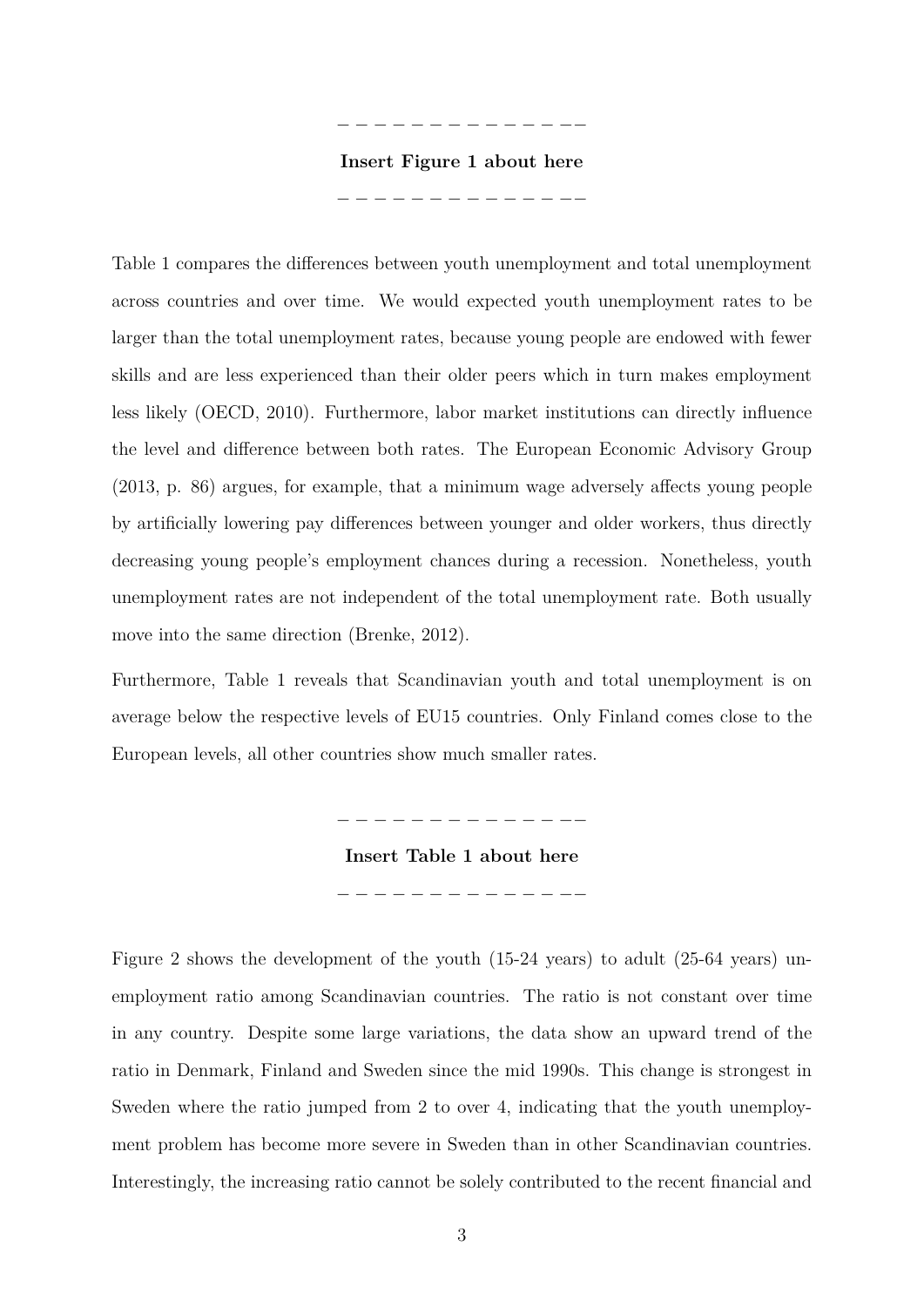economic crisis as it started long before its emergence. Moreover, there is no sign for a trend reversal yet.

**Insert Figure 2 about here**

− − − − − − − − − − − − −−

− − − − − − − − − − − − −−

Figure 3 shows a comparison between the respective male and female unemployment rate. During the observation period there is no homogeneous development of both rates among Scandinavian countries. Especially the Danish and Finnish economies showed higher female rates over a long time whereas Sweden and Iceland showed a reversed pattern. More interestingly, the recent economic crisis led to a strong gap between male and female youth unemployment, caused by a much sharper increase in the male unemployment rate. This effect might be due to the fact that the crisis had a strong negative impact on the construction and manufacturing sectors of the economies. These sectors predominantly employ males, thus strongly increasing their unemployment rates in a downturn (see European Commission, 2013).

− − − − − − − − − − − − −−

**Insert Figure 3 about here** − − − − − − − − − − − − −−

### **3 Regression Analysis**

We use Okun's law (Okun, 1962) in order to focus on the effect of business cycle fluctuations on the change in the unemployment rate. Following Knotek (2007), the difference version of Okun's law can be written as a linear regression model by

$$
\Delta u_t = \alpha + \beta \widehat{GDP}_t + \varepsilon_t,\tag{1}
$$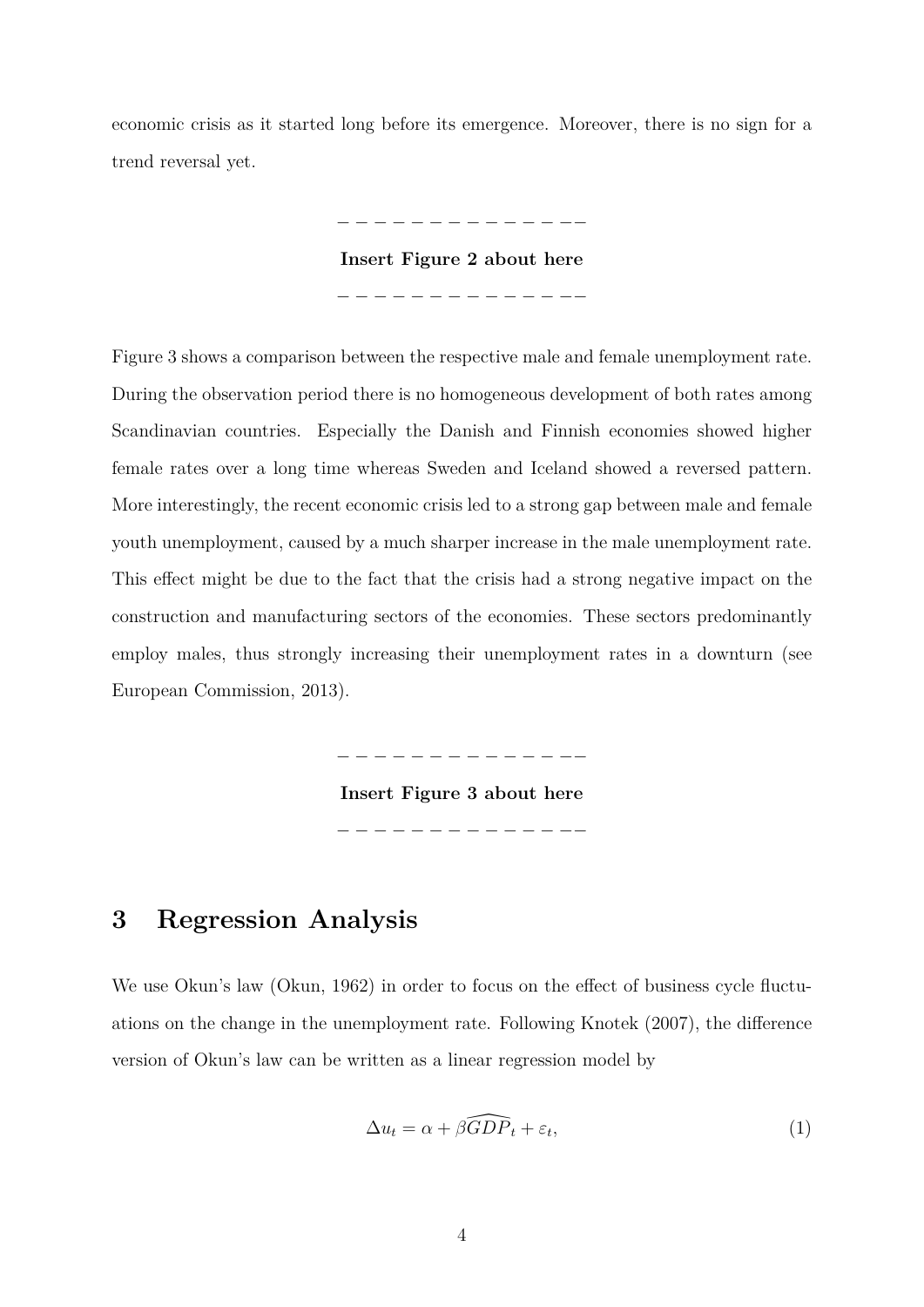with  $\Delta u_t$  as change in unemployment rate,  $\widehat{GDP}_t$  as discrete real GDP growth rate and  $\varepsilon_t$ is an assumed white noise error term. The parameter  $\beta$ , the Okun coefficient, is expected to be negative, i.e. positive real GDP growth will lower the unemployment rate. Rather than estimating each beta coefficient for each age cohort and each country separately as suggested by equation (1), a balanced panel for each country is constructed, thus following the approach of Hutengs and Stadtmann (2013b). The panel consists of the yearly changes in the unemployment rate for five different age cohorts and the real GDP growth rate. In detail, we estimate the following panel least squares dummy variable model (LSDV) for each country:

$$
\Delta u_{i,t} = \alpha_i D_i + \beta_i \widehat{GDP}_t + \varepsilon_{i,t},\tag{2}
$$

where  $\Delta u_{i,t}$  represents the change in unemployment rate for cohort i at time t,  $D_i$  is a dummy variable accounting for the different age cohorts and  $\varepsilon_{i,t}$  is an assumed white noise error term. Thus,  $\beta_i$  captures the different cohort specific Okun coefficients. Common to panel analysis are the presence of heteroscedasticity, serial correlation, and cross-sectional dependencies. These effects may lead to inefficient estimates with biased standard errors and thus misleading results. We test all country panels for these properties. Thus all our reported results show panel corrected standard errors allowing inference on statistical significance.<sup>4</sup>

Table 2 summarizes our regression results of Equation (2). Similar to other cross-country studies (see for example Hutengs and Stadtmann (2013a), Sögner and Stiassny (2002), Lee (2000), Moosa (1997)), the Okun coefficients are negative across all countries and age cohorts confirming Okun's law. Norway stands out again by having significantly lower Okun coefficients than all other countries. This suggests that Norwegians are less affected by GDP changes than their Scandinavian peers.

<sup>4</sup>Estimation results are obtained through linear regression with Prais-Winsten standard errors.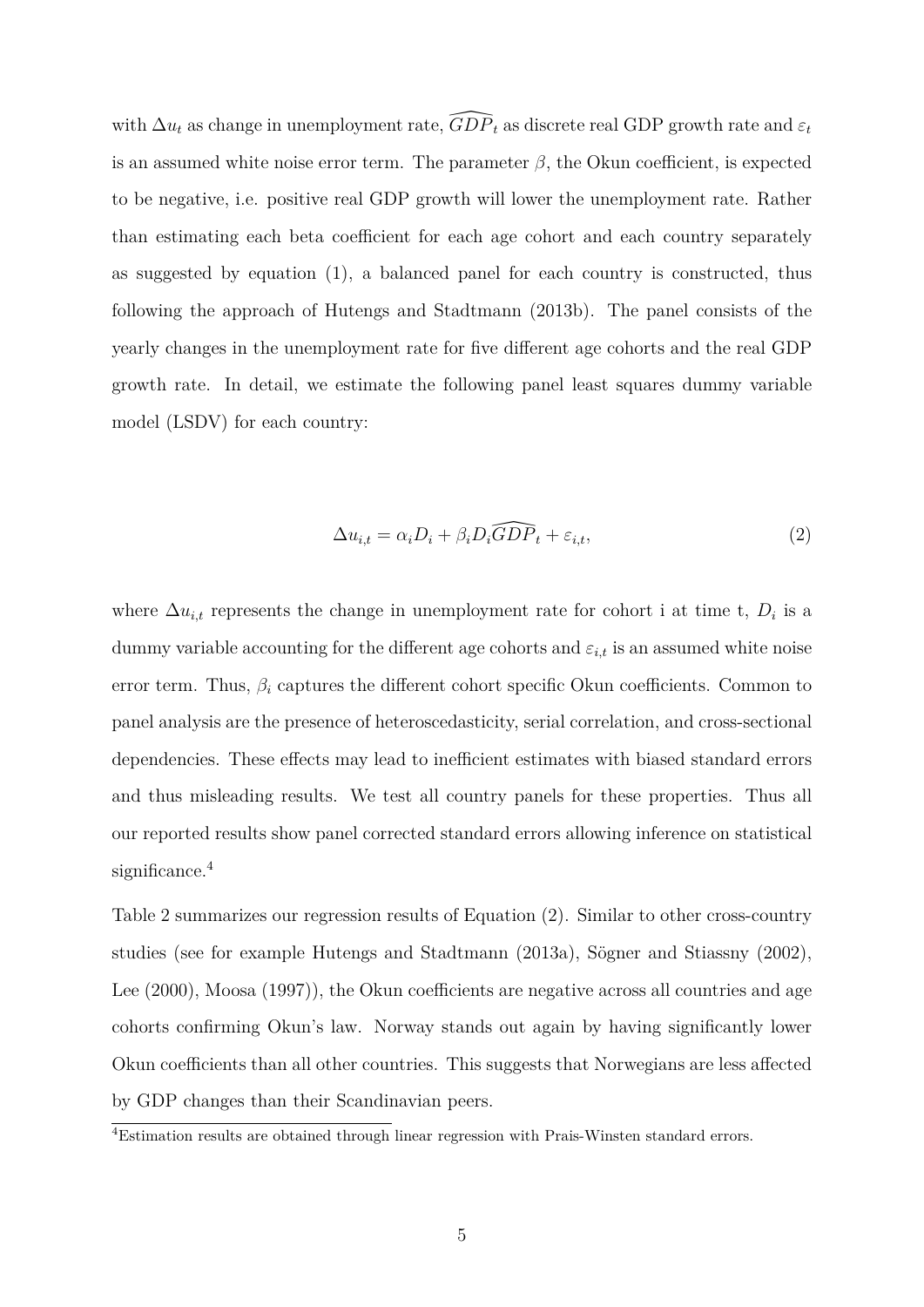# − − − − − − − − − − − − −− **Insert Table 2 about here**

− − − − − − − − − − − − −−

In addition, the results provide more important insights:

• Figure 4 shows one common pattern: All Scandinavian countries have their highest absolute Okun coefficient in their youngest cohort (15-24 years). These people are most affected by business-cycle fluctuations.

> **Insert Figure 4 about here** − − − − − − − − − − − − −−

− − − − − − − − − − − − −−

- Furthermore, the Okun coefficient becomes smaller in absolute terms with increasing age. The decrease in the coefficient is most distinct form the 15-24 years to the 25-34 years cohort. Afterwards it levels off rather rapidly. In fact, significance tests (see Tables 3 to 8) show that the high absolute coefficients of the youngest cohort are significantly different from the lower coefficients of all subsequent cohorts. This is true for all countries, with the exception of Denmark and Norway, where the differences are not statistical significant between the first two cohorts.
- Results further show that the three oldest cohorts tend to have coefficients which are close to zero and are insignificant. Furthermore, the coefficients are not significantly different from each other as well. Thus, in Scandinavian economies people tend to be less exposed to business-cycle fluctuations while passing the age of 35.

− − − − − − − − − − − − −−

**Insert Table 3 to 8 about here**

− − − − − − − − − − − − −−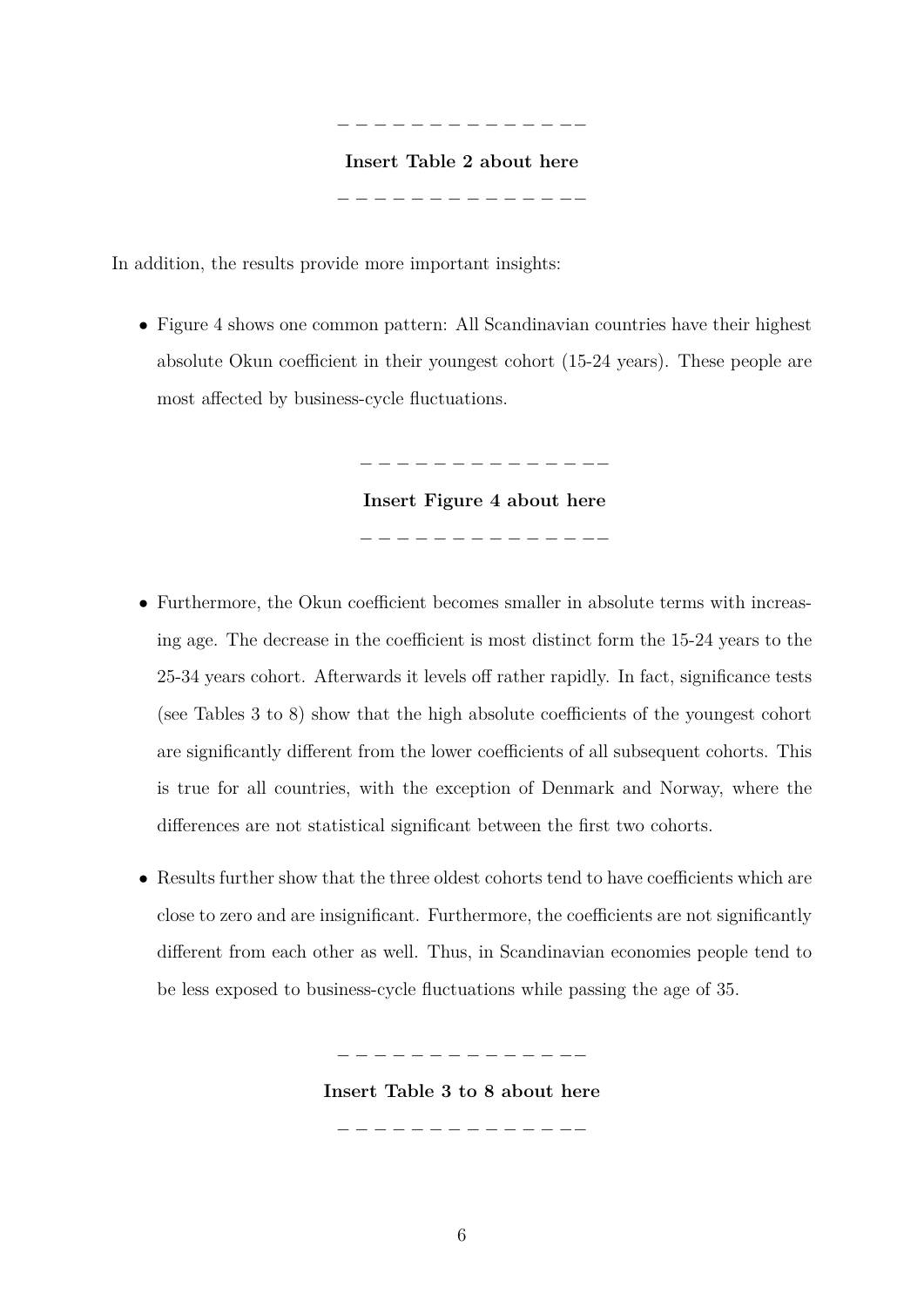Splitting the overall analysis between men and women, Table 9 and Table 10 provide a similar conclusion, i.e. all coefficients are negative and decrease (in absolute terms) over time, independent of the respective gender.

Two big differences exist. First, the model fit is much better for the "male" regression than for the "female" regression as shown by higher  $R^2$  suggesting that unemployment changes of women are not so good explained by GDP growth only. Second, as Figure 5 shows, the "male" coefficients are significantly higher than their "female" counterparts. This holds for all countries except Sweden and the EU15 aggregate. This result is in line with the already presented argument that males are predominantly employed by more cyclical industries than females. Thus, their unemployment rate reacts more strongly to any change in GDP.

− − − − − − − − − − − − −−

**Insert Table 9 about here** − − − − − − − − − − − − −− − − − − − − − − − − − − −− **Insert Table 10 about here** − − − − − − − − − − − − − −− **Insert Figure 5 about here**

− − − − − − − − − − − − −−

### **4 Conclusion**

This paper has analyzed youth unemployment in Scandinavian economies by evaluating recent unemployment trends and the differences in male and female specific Okun coefficients. The main results can be summarized as follows: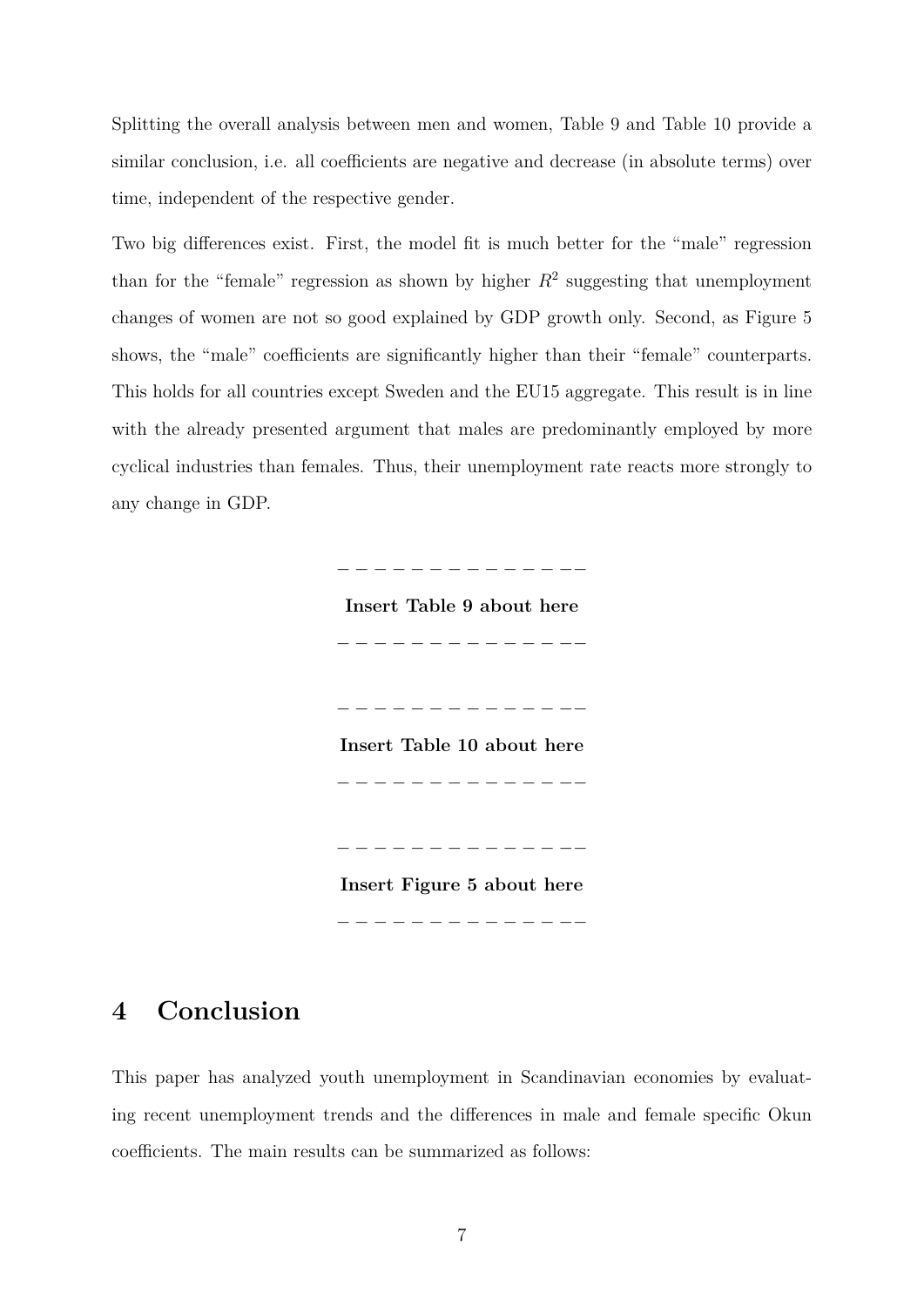- 1. Youth unemployment became more severe in recent years compared to adult unemployment as a rising unemployment ratio among Scandinavian countries show. Sweden exhibits the worst development in this regard.
- 2. Young people (age 15-24) are most exposed to business cycle fluctuations showing the highest absolute Okun coefficients among all cohorts.
- 3. Male people show significantly higher Okun coefficients in absolute terms than their female counterparts because of an over-representation in cyclical occupations.

Scandinavian youth unemployment has not reached southern European levels of 50% (Hutengs and Stadtmann, 2013a) nor is it conceivable that this will happen. Nevertheless, lower absolute youth unemployment figures compared to the south should not hide the fact that young people in Scandinavia are disproportionately worse off than their older peers and require additional attention. Especially, the rising unemployment ratio in countries like Sweden and Finland indicate a bigger problem for policy makers. Unemployment in an early stage of the career has usually negative effects on life time income and career possibilities (Olofsson and Wadensjo, 2012; Bell and Blanchflower, 2011). Moreover, high youth unemployment threatens the social cohesion of the societies itself as the riots of young people in Sweden showed. An event that did not seem possible in the Nordic countries a while ago. In addition, a rising unemployment ratio might also indicate that the youth unemployment development is not only business-cycle driven but a sign of severe structural problems in the respective labor markets. The Swedish training system for example provides little working experience to its apprentices (Korpi and Mertens, 2003). In contrast, countries such as Germany and Austria with a focus on employer provided apprenticeships and thus more direct working experience exhibit lower youth unemployment rates (Hutengs and Stadtmann, 2013a).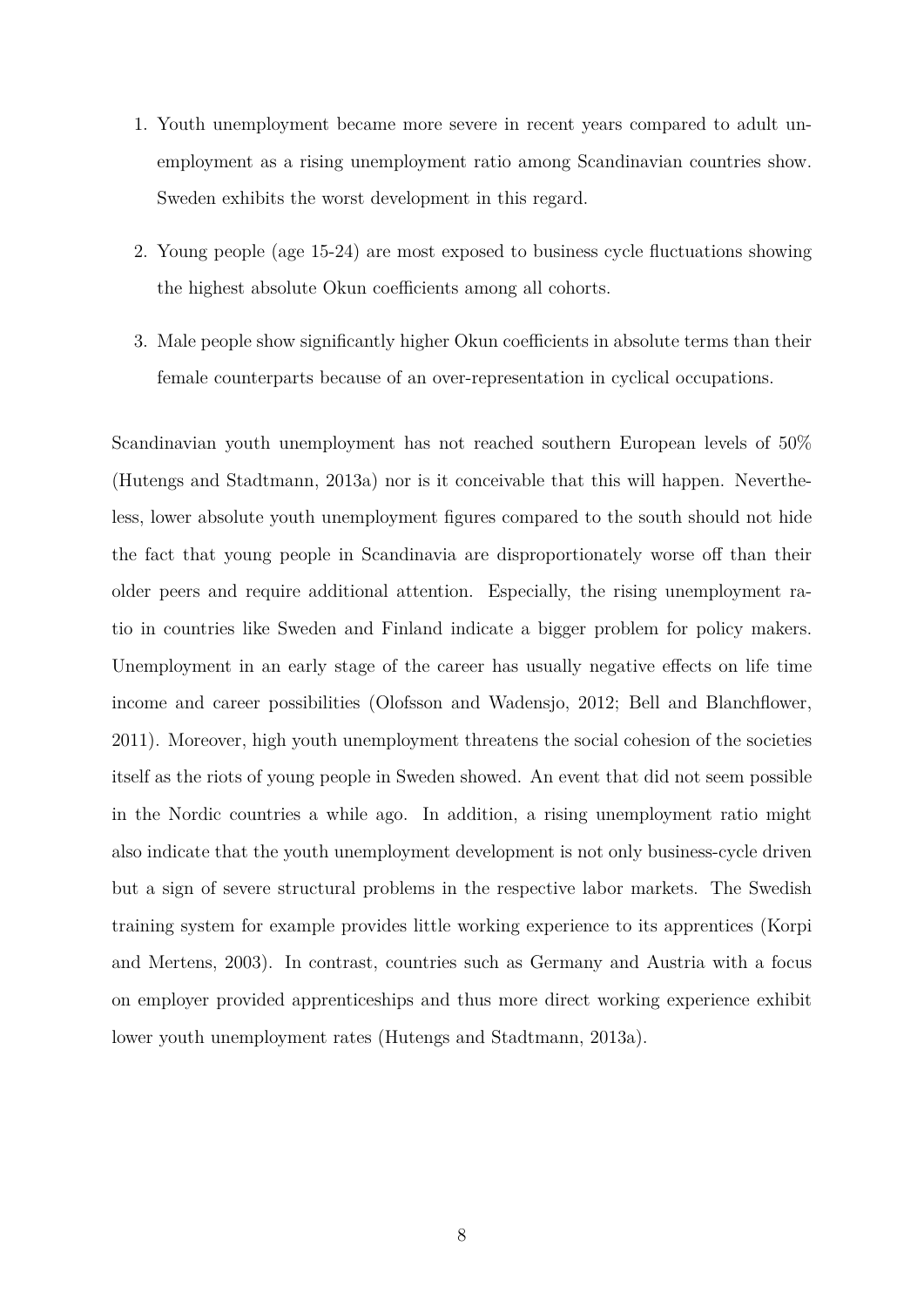### **References**

- Bell, D.N. and Blanchflower, D.G. 2011: Youth unemployment in Europe and the United States. *Nordic Economic Policy Review* (1): 11–37.
- Brenke, K. 2012: Arbeitslosigkeit in Europa: Jugendliche sind viel stärker betroffen als Erwachsene. *Wochenbericht des DIW Berlin* (30): 3–12.
- European Commission 2013: *The impact of the economic crisis on the situation of women and men and on gender equality policies*. Luxembourg: Publications Office of the European Union.
- European Economic Advisory Group 2013: *The EEAG Report on the European Economy*. Munich: CESifo.
- Hutengs, O. and Stadtmann, G. 2013a: Age effects in Okun's law within the Eurozone. *Applied Economics Letters* 20(9): 821–825.
- Hutengs, O. and Stadtmann, G. 2013b: Don't trust anybody over 30: Youth unemployment and Okun's law in CEE countries. *European University Viadrina Frankfurt (Oder), Department of Business Administration and Economics, Discussion Paper* 333.
- Knotek, E.S. 2007: How Useful is Okun's Law? *Economic Review, Federal Reserve Bank of Kansas City* Fourth Quarter: 73–103.
- Korpi, T. and Mertens, A. 2003: Training Systems and Labor Mobility: A Comparison between Germany and Sweden. *The Scandinavian Journal of Economics* 105(4): 597– 617.
- Lee, J. 2000: The Robustness of Okun's Law: Evidence from OECD Countries. *Journal of Macroeconomics* 22(2): 331–356.
- Moosa, I.A. 1997: A Cross-Country Comparison of Okun's Coefficient. *Journal of Comparative Economics* 24(3): 335–356.
- OECD 2010: *Off to a Good Start? Jobs for Youth*. OECD Publishing.
- OECD 2013: Labour Force Statistics: Population and labour force. *OECD Employment and Labour Market Statistics (database)* Accessed on 14 January 2013.
- Okun, A.M. 1962: Potential GNP: Its Measurement and Significance. M.N. Baily and A.M. Okun, eds., *The Battle Against Unemployment and Inflation (1982)*, New York, NY: Norton, pp. 132–145.
- Olofsson, J. and Wadensjo, E. 2012: Youth, Education and Labour Market in the Nordic Countries. *Friedrich-Ebert-Stiftung* .
- Sögner, L. and Stiassny, A. 2002: An analysis on the structural stability of Okun's law–a cross-country study. *Applied Economics* 34(14): 1775–1787.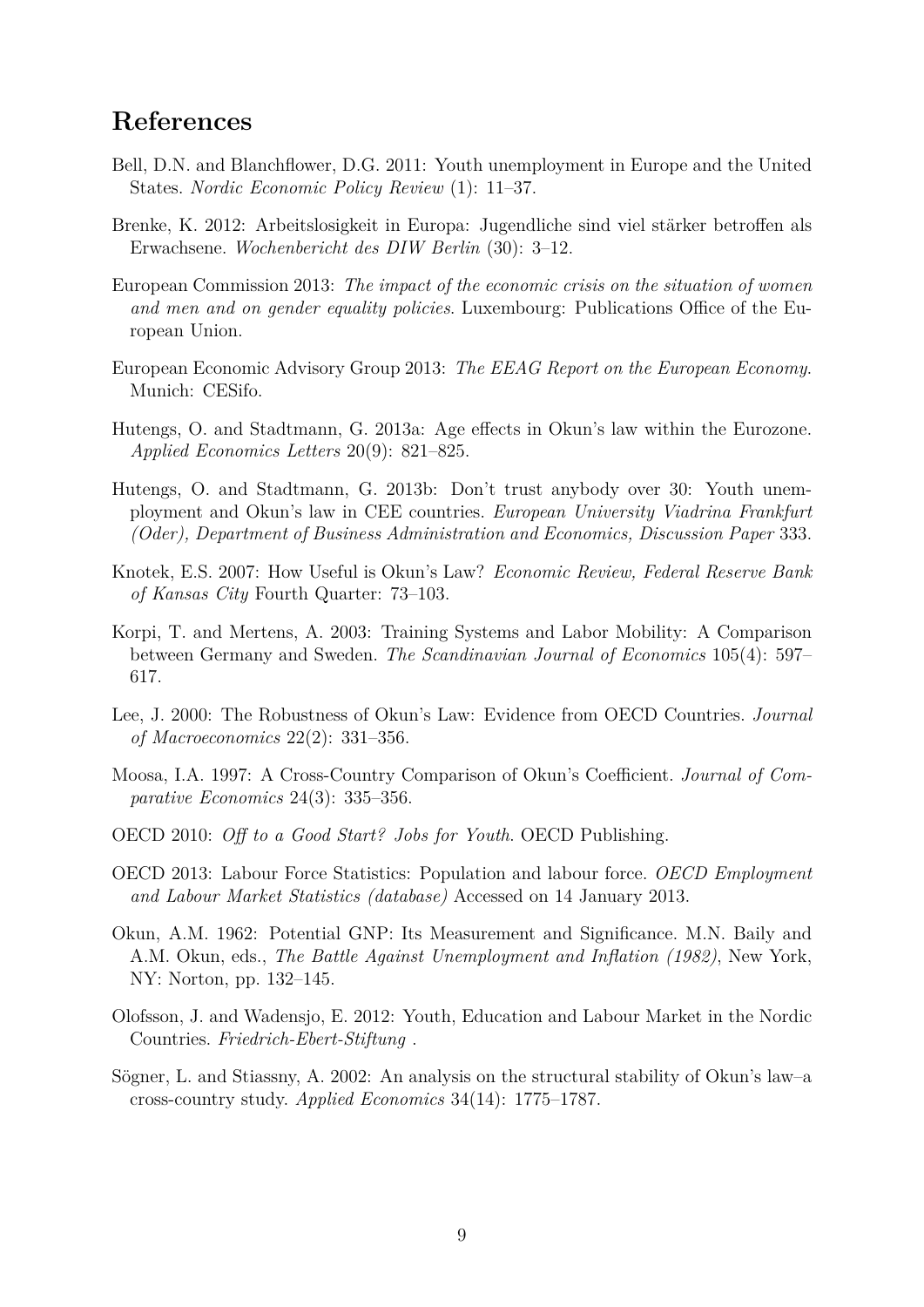| Country            | $(1)$ Avg. youth<br>unempl. | $(2)$ Avg. tot.<br>unempl. | (3) $\Delta$ columns<br>$(1)$ and $(2)$ | (4) Max. $\Delta$<br>youth & total | $(5)$ Min. $\Delta$<br>youth & total |
|--------------------|-----------------------------|----------------------------|-----------------------------------------|------------------------------------|--------------------------------------|
| Denmark<br>Finland | 10.00<br>18.26              | 6.40<br>8.75               | 3.60<br>9.51                            | 6.66<br>14.74                      | 2.05<br>3.86                         |
| Iceland            | 8.79                        | 3.89                       | 4.90                                    | 8.71                               | 0.00                                 |
| Norway             | 10.02                       | 3.87                       | 6.15                                    | 7.98                               | 3.09                                 |
| Sweden             | 14.99                       | 6.02                       | 8.97                                    | 16.84                              | 2.30                                 |
| $EU$ 15            | 18.31                       | 9.12                       | 9.12                                    | 12.30                              | 6.70                                 |
|                    |                             |                            |                                         |                                    |                                      |

Table 1. Summary Statistics

*Notice:* (1) Average unemployment rate of the youngest age cohort in %. (2) Average unemployment rate of the total population in  $\%$ . (3) Difference between column (1) and (2) in percentage points. (4) Highest value of the difference between the young and the total unemployment rate within one country over time in percentage points. (5) Lowest value of the difference between the young and the total unemployment rate within one country over time in percentage points.

Table 2. Regression Results: Okun Coefficients and Standard Errors

| Country | 15-24       | 25-34       | 35-44       | 45-54       | 55-64       | $R^2$ | N   |
|---------|-------------|-------------|-------------|-------------|-------------|-------|-----|
| Denmark | $-0.755***$ | $-0.543***$ | $-0.297***$ | $-0.312***$ | $-0.256**$  | 0.49  | 140 |
|         | (0.128)     | (0.093)     | (0.067)     | (0.066)     | (0.085)     |       |     |
| Finland | $-0.667***$ | $-0.357***$ | $-0.249***$ | $-0.259***$ | $-0.261*$   | 0.47  | 140 |
|         | (0.096)     | (0.064)     | (0.060)     | (0.050)     | (0.110)     |       |     |
| Iceland | $-0.465***$ | $-0.349***$ | $-0.155***$ | $-0.151***$ | $-0.151***$ | 0.50  | 100 |
|         | (0.094)     | (0.079)     | (0.046)     | (0.041)     | (0.040)     |       |     |
| Norway  | $-0.382**$  | $-0.258**$  | $-0.121*$   | $-0.119**$  | $-0.081*$   | 0.21  | 140 |
|         | (0.138)     | (0.085)     | (0.061)     | (0.039)     | (0.033)     |       |     |
| Sweden  | $-0.795***$ | $-0.390***$ | $-0.212***$ | $-0.193***$ | $-0.128*$   | 0.46  | 140 |
|         | (0.160)     | (0.074)     | (0.047)     | (0.036)     | (0.053)     |       |     |
| $EU$ 15 | $-0.708***$ | $-0.392***$ | $-0.244***$ | $-0.207***$ | $-0.185**$  | 0.63  | 140 |
|         | (0.077)     | (0.056)     | (0.047)     | (0.039)     | (0.060)     |       |     |

Notice: (N) number of observations, standard errors in parentheses, significance at \*\*\* 1 % level, \*\* 5 % level, \* 10 % level

|                                 | $\beta_{25 \text{ to } 34}$ | $\beta_{35 \text{ to } 44}$ | $\beta_{45 \text{ to } 54}$ | $\beta_{55\; \mathrm{to}\; 64}$ |
|---------------------------------|-----------------------------|-----------------------------|-----------------------------|---------------------------------|
| $\beta_{15}$ to 24              | 1.88                        | $10.26***$                  | $13.92***$                  | $12.27***$                      |
| $\beta_{25\; \mathrm{to}\; 34}$ |                             | $9.08***$                   | $7.74***$                   | $6.98***$                       |
| $\beta_{35 \text{ to } 44}$     |                             |                             | 0.04                        | 0.16                            |
| $\beta_{45\text{ to }54}$       |                             |                             |                             | 0.36                            |

Table 3. Denmark: Test for Equality of Coefficients

Notice: \*\*\*  $p < 0.01$ , \*\*  $p < 0.05$ , \*  $p < 0.10$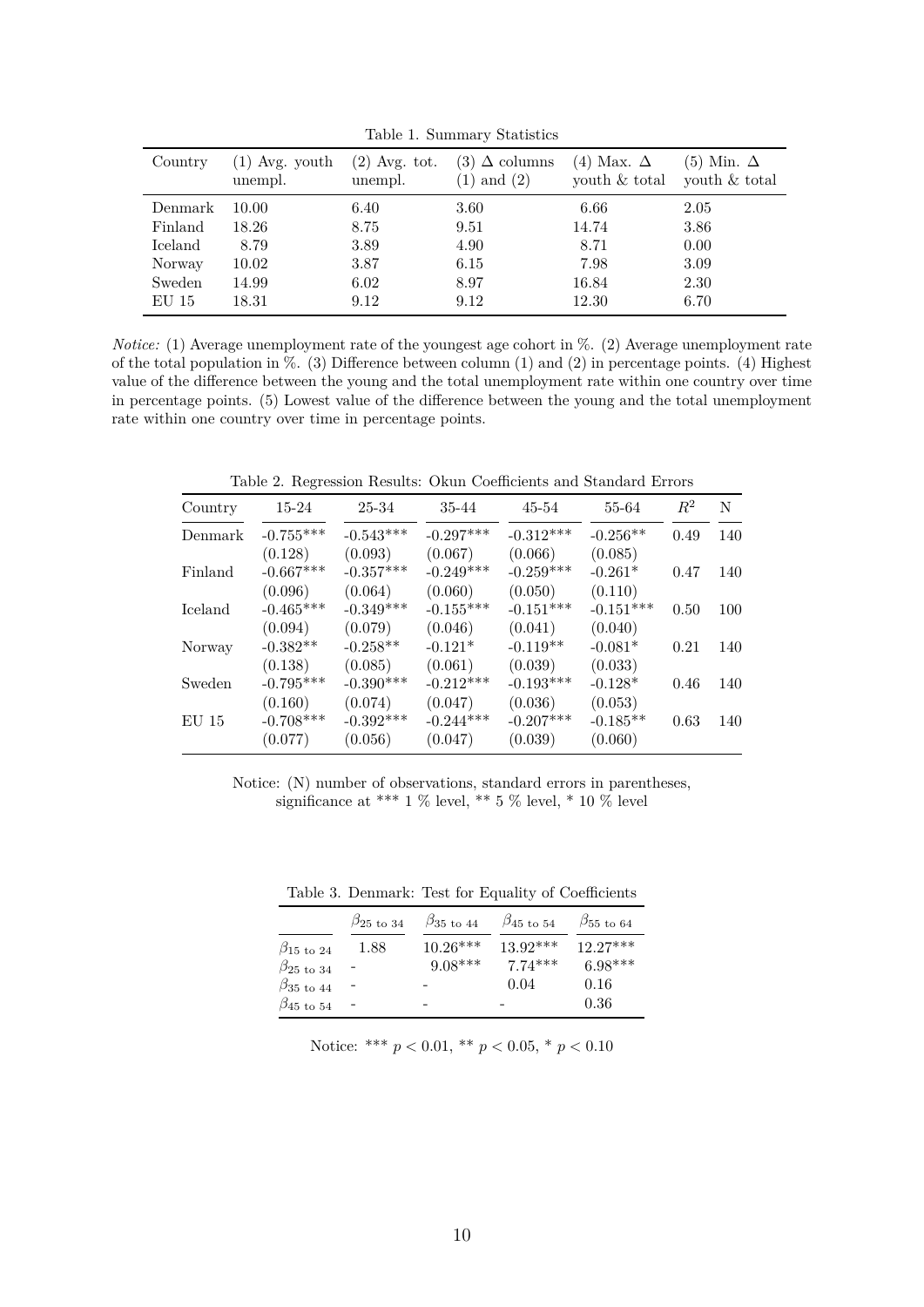Table 4. Finland: Test for Equality of Coefficients

|                                 | $\beta_{25\; \rm to\; 34}$ | $\beta_{35 \text{ to } 44}$ | $\beta_{45\; \rm to\; 54}$ | $\beta_{55\; \mathrm{to}\; 64}$ |
|---------------------------------|----------------------------|-----------------------------|----------------------------|---------------------------------|
| $\beta_{15}$ to 24              | $25.95***$                 | $31.16***$                  | $29.41***$                 | $12.90***$                      |
| $\beta_{25\; \mathrm{to}\; 34}$ |                            | $8.34***$                   | $6.31**$                   | 0.90                            |
| $\beta_{35}$ to 44              |                            |                             | 0.09                       | 0.02                            |
| $\beta_{45\; \rm to\; 54}$      |                            |                             |                            | 0.00                            |

Notice: \*\*\*  $p < 0.01$ , \*\*  $p < 0.05$ , \*  $p < 0.10$ 

Table 5. Iceland: Test for Equality of Coefficients

|                                 | $\beta_{25\; \mathrm{to}\; 34}$ | $\beta_{35 \text{ to } 44}$ | $\beta_{45\; \rm to\; 54}$ | $\beta_{55\; \mathrm{to}\; 64}$ |
|---------------------------------|---------------------------------|-----------------------------|----------------------------|---------------------------------|
| $\beta_{15 \text{ to } 24}$     | $3.02*$                         | $16.12***$                  | $14.55***$                 | $9.89***$                       |
| $\beta_{25\; \mathrm{to}\; 34}$ |                                 | $8.34***$                   | $7.83***$                  | $5.62**$                        |
| $\beta_{35 \text{ to } 44}$     |                                 |                             | 0.01                       | 0.01                            |
| $\beta_{45\; \rm to\; 54}$      |                                 |                             |                            | 0.00                            |

Notice: 
$$
***\ p < 0.01
$$
,  $**\ p < 0.05$ ,  $*$   $p < 0.10$ 

Table 6. Norway: Test for Equality of Coefficients

|                                | $\beta_{25 \text{ to } 34}$ | $\beta_{35 \text{ to } 44}$ | $\beta_{45 \text{ to } 54}$ | $\beta_{55 \text{ to } 64}$ |
|--------------------------------|-----------------------------|-----------------------------|-----------------------------|-----------------------------|
| $\beta_{15}$ to 24             | 1.34                        | $7.22***$                   | $4.28**$                    | $5.41**$                    |
| $\beta_{25 \text{ to } 34}$    |                             | $5.54**$                    | $3.57*$                     | $5.32**$                    |
| $\beta_{35\; \text{to} \; 44}$ |                             |                             | 0.00                        | 0.44                        |
| $\beta_{45\; \rm to\; 54}$     |                             |                             |                             | 0.76                        |

Notice: \*\*\*  $p < 0.01$ , \*\*  $p < 0.05$ , \*  $p < 0.10$ 

Table 7. Sweden: Test for Equality of Coefficients

|                                | $\beta_{25 \text{ to } 34}$ | $\beta_{35 \text{ to } 44}$ | $\beta_{45}$ to 54 | $\beta_{55\; \mathrm{to}\; 64}$ |
|--------------------------------|-----------------------------|-----------------------------|--------------------|---------------------------------|
| $\beta_{15 \text{ to } 24}$    | $16.06***$                  | $22.23***$                  | $19.15***$         | $20.71***$                      |
| $\beta_{25\text{ to }34}$      |                             | $26.60***$                  | $13.07***$         | $15.66***$                      |
| $\beta_{35\; \text{to} \; 44}$ |                             |                             | 0.35               | $3.11*$                         |
| $\beta_{45\; \rm to\; 54}$     |                             |                             |                    | 2.15                            |

Notice: \*\*\*  $p < 0.01$ , \*\*  $p < 0.05$ , \*  $p < 0.10$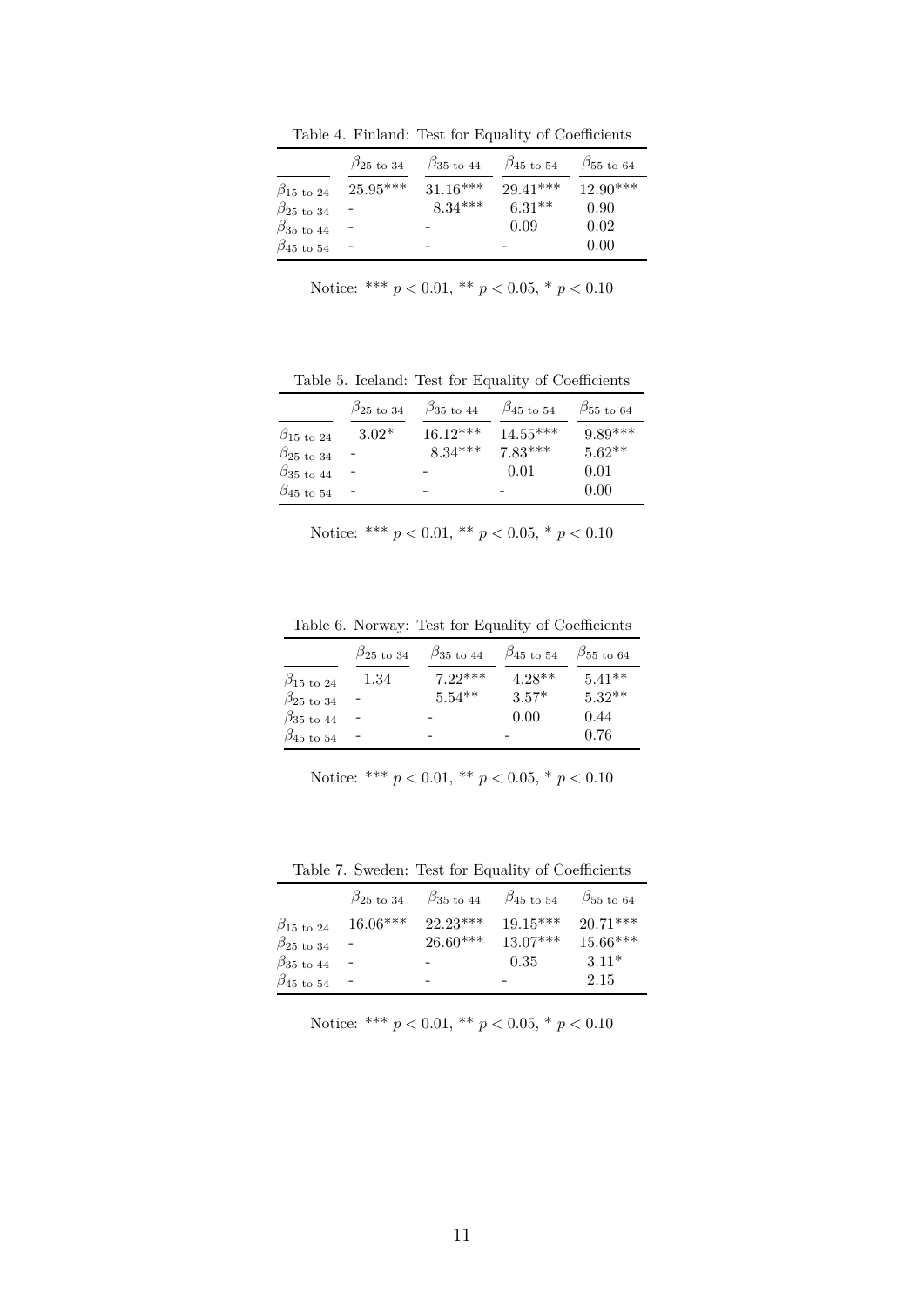Table 8. EU 15: Test for Equality of Coefficients

|                                 | $\beta_{25 \text{ to } 34}$ | $\beta_{35}$ to 44 | $\beta_{45}$ to 54 | $\beta_{55\; \mathrm{to}\; 64}$ |
|---------------------------------|-----------------------------|--------------------|--------------------|---------------------------------|
| $\beta_{15 \text{ to } 24}$     | $37.86***$                  | $83.57***$         | $81.24***$         | $66.62***$                      |
| $\beta_{25\; \mathrm{to}\; 34}$ |                             | $51.62***$         | $45.56***$         | $15.28***$                      |
| $\beta_{35\; \mathrm{to}\; 44}$ |                             |                    | $4.44**$           | 1.74                            |
| $\beta_{45\; \rm to\; 54}$      |                             |                    | -                  | 0.24                            |

Notice: 
$$
***\ p < 0.01
$$
,  $**\ p < 0.05$ ,  $*$   $p < 0.10$ 

Table 9. Regression Results: Okun Coefficients and Standard Errors - Men only

| Country        | 15-24       | 25-34       | 35-44       | 45-54       | 55-64       | $R^2$ | N   |
|----------------|-------------|-------------|-------------|-------------|-------------|-------|-----|
| Denmark        | $-0.876***$ | $-0.639***$ | $-0.420***$ | $-0.423***$ | $-0.309**$  | 0.53  | 140 |
|                | (0.132)     | (0.109)     | (0.077)     | (0.074)     | (0.099)     |       |     |
| Finland        | $-0.900***$ | $-0.469***$ | $-0.364***$ | $-0.353***$ | $-0.292**$  | 0.61  | 140 |
|                | (0.094)     | (0.074)     | (0.061)     | (0.059)     | (0.106)     |       |     |
| <b>Iceland</b> | $-0.526***$ | $-0.381***$ | $-0.177***$ | $-0.171**$  | $-0.197***$ | 0.40  | 100 |
|                | (0.138)     | (0.106)     | (0.051)     | (0.064)     | (0.056)     |       |     |
| Norway         | $-0.462**$  | $-0.343***$ | $-0.130$    | $-0.153**$  | $-0.083*$   | 0.22  | 140 |
|                | (0.164)     | (0.104)     | (0.071)     | (0.056)     | (0.041)     |       |     |
| Sweden         | $-0.964***$ | $-0.504***$ | $-0.282***$ | $-0.238***$ | $-0.168**$  | 0.52  | 140 |
|                | (0.178)     | (0.074)     | (0.055)     | (0.040)     | (0.059)     |       |     |
| $EU$ 15        | $-0.866***$ | $-0.503***$ | $-0.314***$ | $-0.258***$ | $-0.232***$ | 0.71  | 140 |
|                | (0.087)     | (0.057)     | (0.043)     | (0.038)     | (0.064)     |       |     |

Notice: (N) number of observations, standard errors in parentheses, significance at \*\*\* 1 % level, \*\* 5 % level, \* 10 % level

Table 10. Regression Results: Okun Coefficients and Standard Errors - Women only

| Country        | 15-24       | 25-34       | 35-44      | 45-54       | 55-64     | $R^2$ | N   |
|----------------|-------------|-------------|------------|-------------|-----------|-------|-----|
| Denmark        | $-0.622***$ | $-0.438***$ | $-0.162$   | $-0.194*$   | $-0.189$  | 0.26  | 140 |
|                | (0.158)     | (0.118)     | (0.096)    | (0.091)     | (0.116)   |       |     |
| Finland        | $-0.554***$ | $-0.311***$ | $-0.198**$ | $-0.236***$ | $-0.293*$ | 0.34  | 140 |
|                | (0.116)     | (0.072)     | (0.066)    | (0.055)     | (0.120)   |       |     |
| <b>Iceland</b> | $-0.403***$ | $-0.312*$   | $-0.131*$  | $-0.129***$ | $-0.100$  | 0.38  | 100 |
|                | (0.114)     | (0.122)     | (0.065)    | (0.029)     | (0.060)   |       |     |
| Norway         | $-0.281*$   | $-0.155*$   | $-0.099$   | $-0.080*$   | $-0.075$  | 0.16  | 140 |
|                | (0.112)     | (0.068)     | (0.056)    | (0.038)     | (0.047)   |       |     |
| Sweden         | $-0.629***$ | $-0.267**$  | $-0.143**$ | $-0.148***$ | $-0.097$  | 0.34  | 140 |
|                | (0.148)     | (0.085)     | (0.045)    | (0.037)     | (0.063)   |       |     |
| <b>EU 15</b>   | $-0.512***$ | $-0.259***$ | $-0.162**$ | $-0.146**$  | $-0.118$  | 0.42  | 140 |
|                | (0.082)     | (0.059)     | (0.057)    | (0.048)     | (0.063)   |       |     |

Notice: (N) number of observations, standard errors in parentheses, significance at \*\*\* 1 % level, \*\* 5 % level, \* 10 % level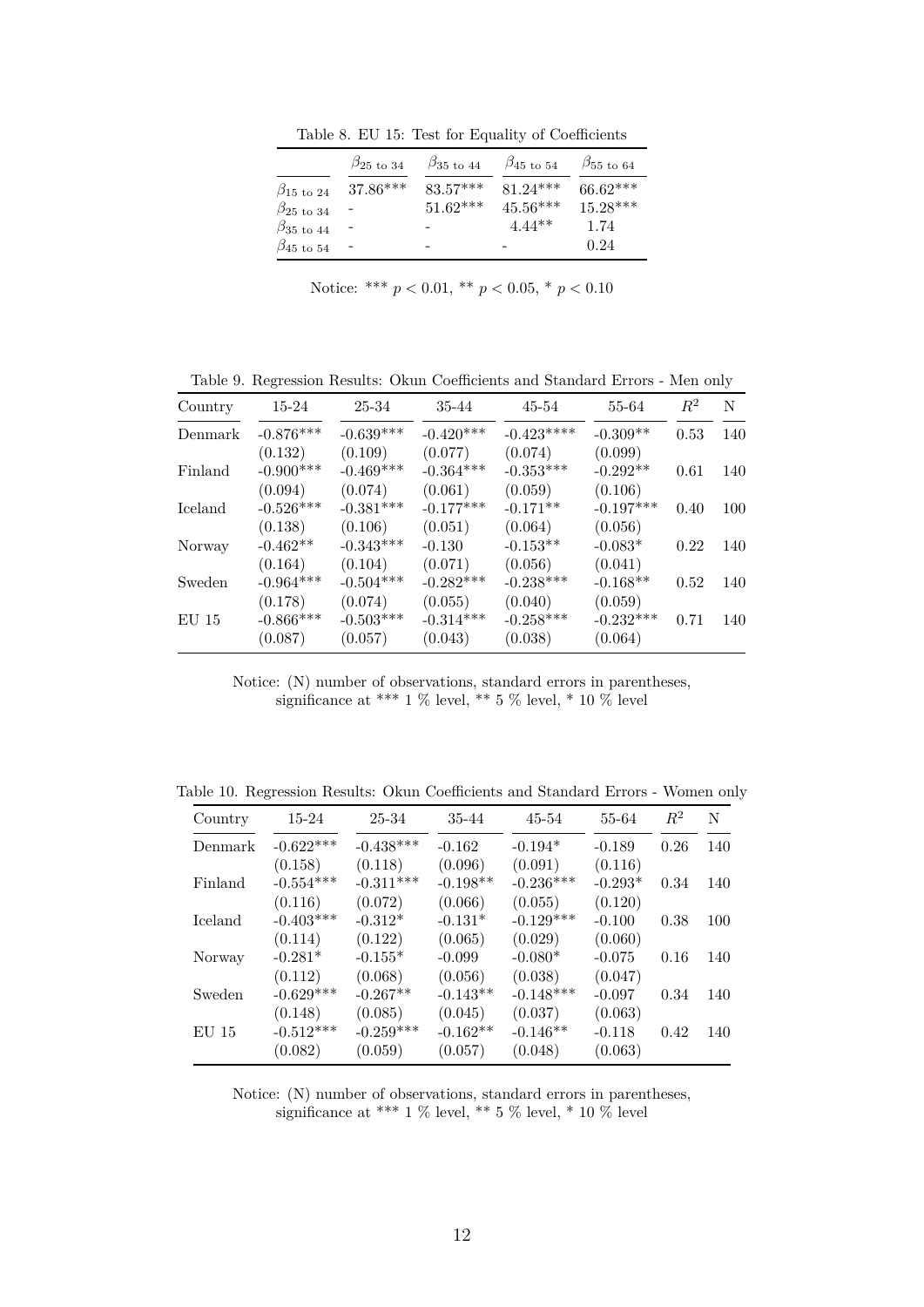

Figure 1. Youth and total unemployment rates for Scandinavian countries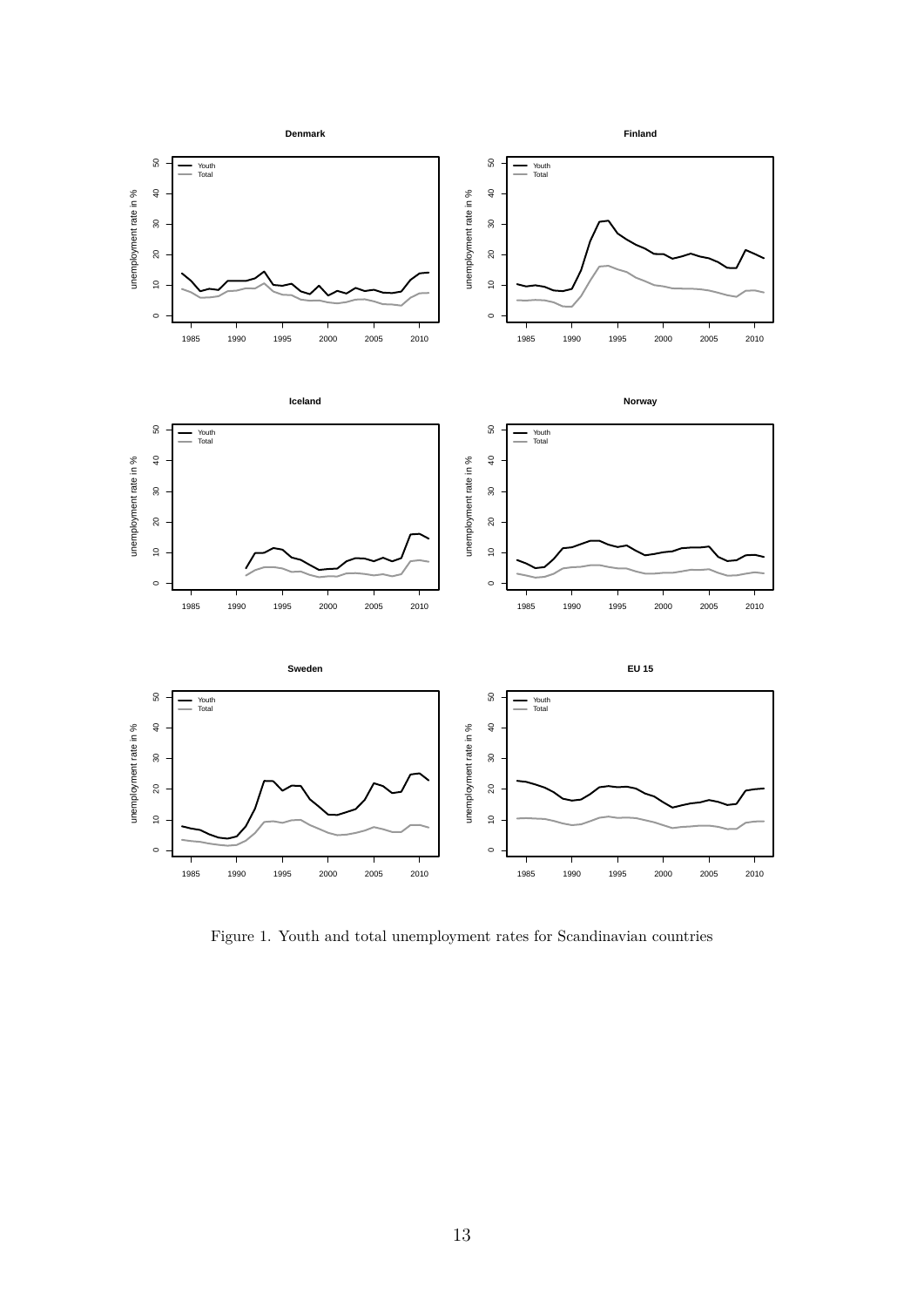

Figure 2. Youth (15-24 years) to adult (25-64 years) unemployment ratio for Scandinavian countries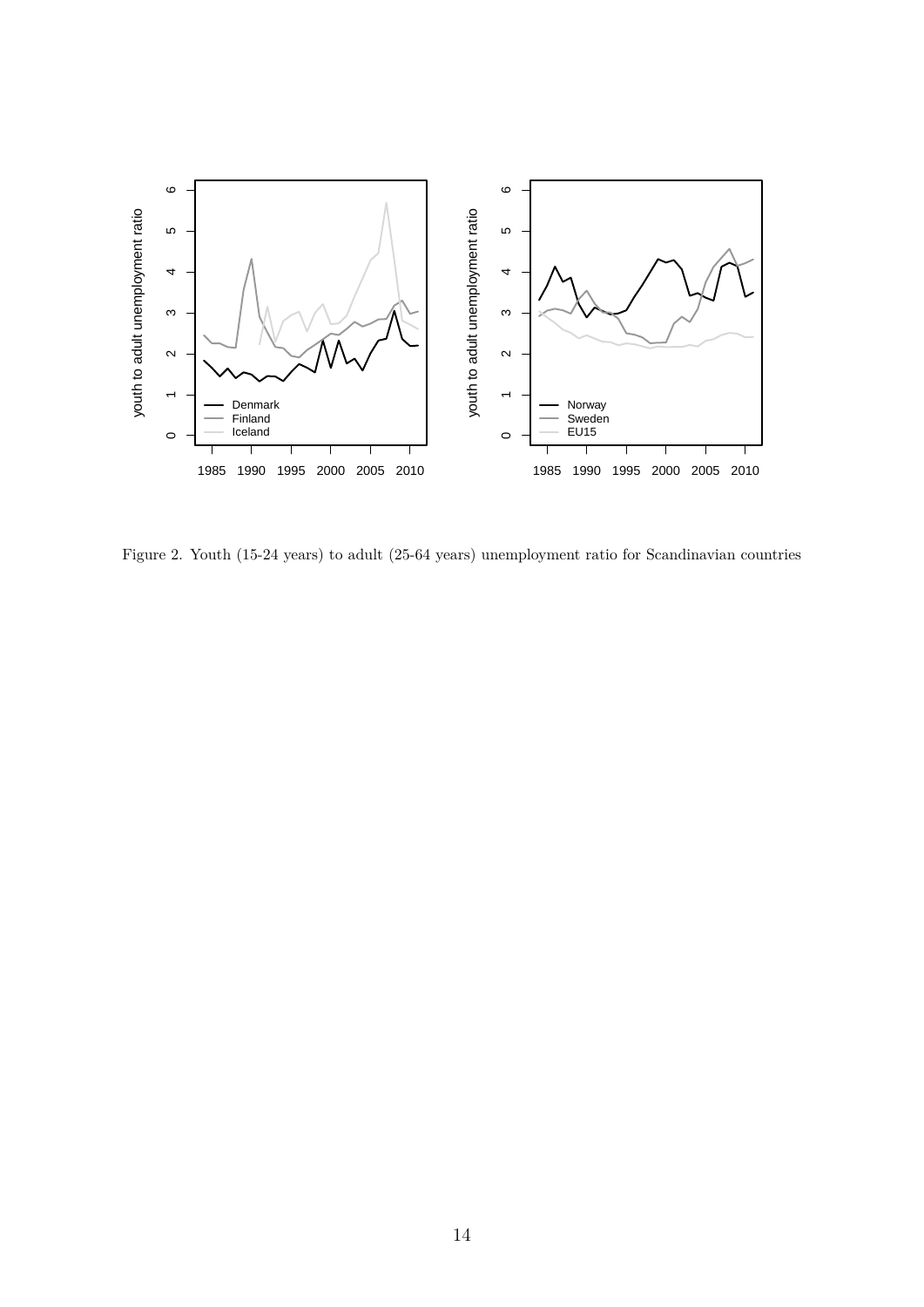

Figure 3. Male and female youth unemployment rates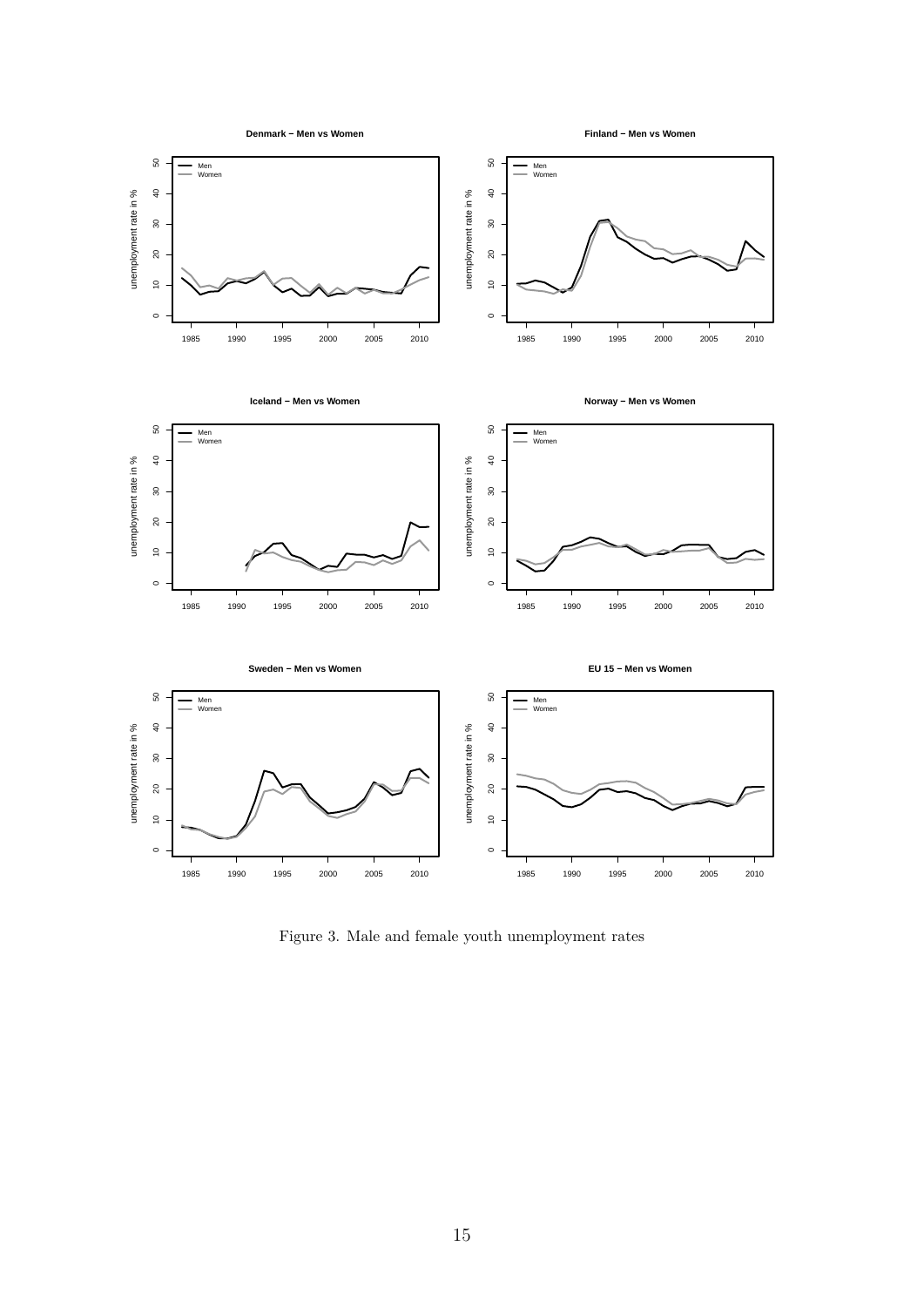

Figure 4. Okun's Coefficient over age groups